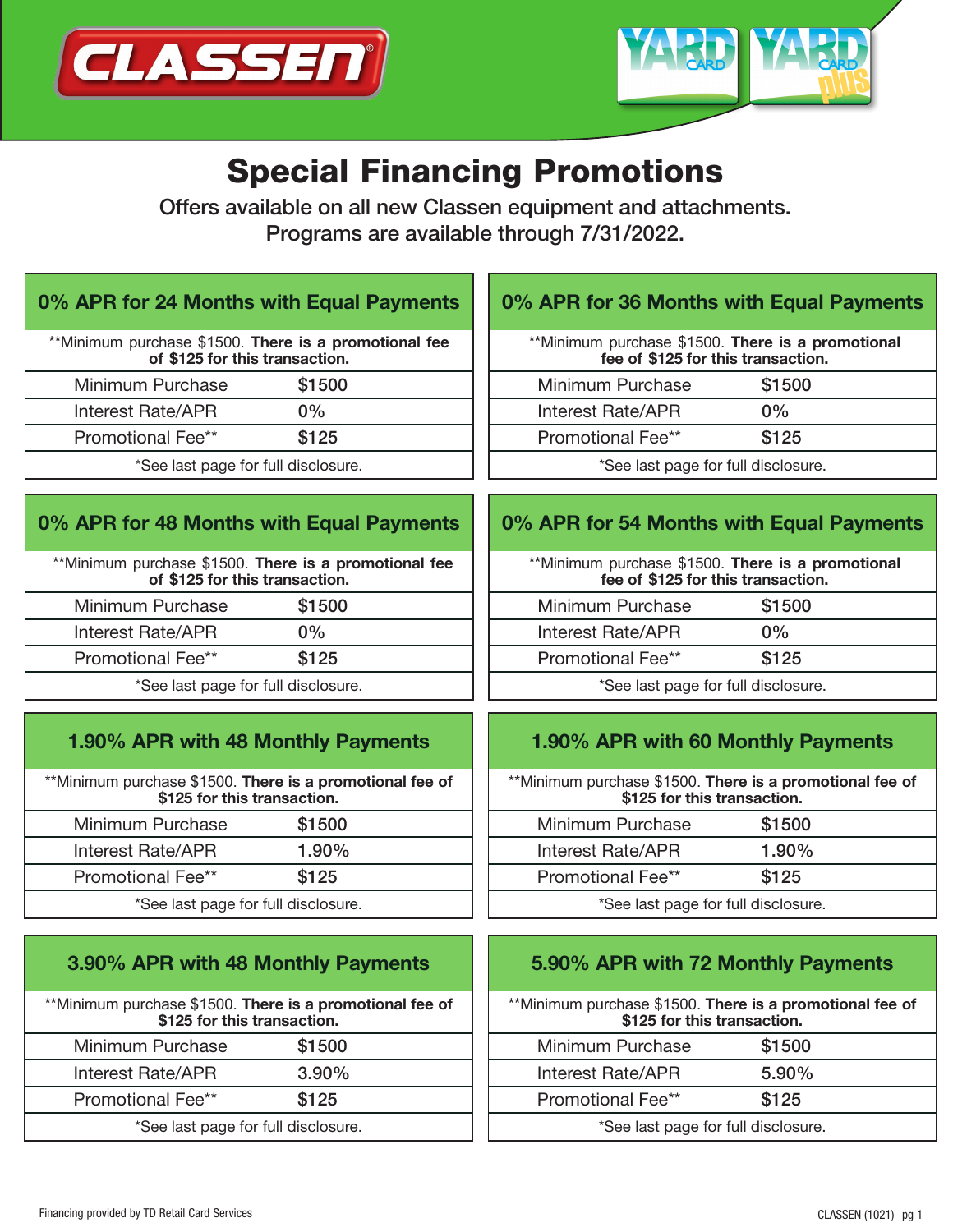

#### Yard Card & Yard Card Plus Promotions

#### Consumer:

\*0% APR for 24 Months with Equal Payments: Minimum purchase \$1500. There is a promotional fee of \$125 for this transaction. 0% APR from date of eligible purchase<br>until paid in full. Monthly payment is the purchase amount d

\*0% APR for 36 Months with Equal Payments: Minimum purchase \$1500. There is a promotional fee of \$125 for this transaction. 0% APR from date of eligible purchase until paid in full. Monthly payment is the purchase amount divided by the number of months in the offer. Last payment may vary due to rounding. On-time payments will pay off the promotional balance. Other transactions and charges affect total monthly payment amount. Prior purchases excluded. Account must be in good standing. Standard account terms apply to purchases that do not qualify. If your account becomes 60 days past due your promotional offer will be revoked and any remaining balance will be placed on the standard<br>Purchase APR. New accounts: Standard Purchase

\*0% APR for 48 Months with Equal Payments: Minimum purchase \$1500. There is a promotional fee of \$125 for this transaction. 0% APR from date of eligible purchase until paid in full. Monthly payment is the purchase amount divided by the number of months in the offer. Last payment may vary due to rounding. On-time payments will pay off the<br>promotional balance. Other transactions and apply to purchases that do not qualify. If your account becomes 60 days past due your promotional offer will be revoked and any remaining balance will be placed on the standard<br>Purchase APR. New accounts: Standard Purchase

\*0% APR for 54 Months with Equal Payments: Minimum purchase \$1500. There is a promotional fee of \$125 for this transaction. 0% APR from date of eligible purchase until paid in full. Monthly payment is the purchase amount divided by the number of months in the offer. Last payment may vary due to rounding. On-time payments will pay off the promotional balance. Other transactions and charges affect total monthly payment amount. Prior purchases excluded. Account must be in good standing. Standard account terms<br>apply to purchases that do not qualify. If your ac credit approval. Yard Card financing account issued by TD Bank, N.A. Offer expires 7/31/2022.

\*1.90% APR with 48 Monthly Payments: Minimum purchase \$1500. There is a promotional fee of \$125 for this transaction. 1.90% APR from date of eligible purchase until paid in full. Monthly payment amount equals the purchase amount and estimated interest for the length of the offer divided by the number of months in the offer. Last payment<br>may vary due to rounding. On-time payments

\*1.90% APR with 60 Monthly Payments: Minimum purchase \$1500. There is a promotional fee of \$125 for this transaction. 1.90% APR from date of eligible purchase until paid in full. Monthly payment amount equals the purchase amount and estimated interest for the length of the offer divided by the number of months in the offer. Last payment may vary due to rounding. On-time payments will pay the offer balance in full. Other transactions and charges affect the total monthly payment amount. Prior purchases excluded. Account must be in good standing. Standard account terms apply to purchases that do not qualify. If your account becomes 60 days past due your promotional offer will be revoked and any remaining balance will be placed on the standard Purchase APR. New accounts: Standard Purchase APR 29.99%. Minimum interest charge \$1. Existing<br>accounts, see your Cardholder Agreement for applicable terms.

**\*3.90% APR with 48 Monthly Payments:** Minimum purchase \$1500. **There is a promotional fee of \$125 for this transaction.** 3.90% APR from date of eligible purchase<br>until paid in full. Monthly payment amount equals the purch may vary due to rounding. On-time payments will pay the offer balance in full. Other transactions and charges affect the total monthly payment amount. Prior purchases excluded. Account must be in good standing. Standard account terms apply to purchases that do not qualify. If your account becomes 60 days past due your promotional offer will be revoked<br>and any remaining balance will be placed on t

**\*5.90% APR with 72 Monthly Payments:** Minimum purchase \$1500. **There is a promotional fee of \$125 for this transaction.** 5.90% APR from date of eligible purchase<br>until paid in full. Monthly payment amount equals the purch Account must be in good standing. Standard account terms apply to purchases that do not qualify. If your account becomes 60 days past due your promotional offer will be<br>revoked and any remaining balance will be placed on t accounts, see your Cardholder Agreement for applicable terms. Subject to credit approval. Yard Card financing account issued by TD Bank, N.A. Offer expires 7/31/2022.